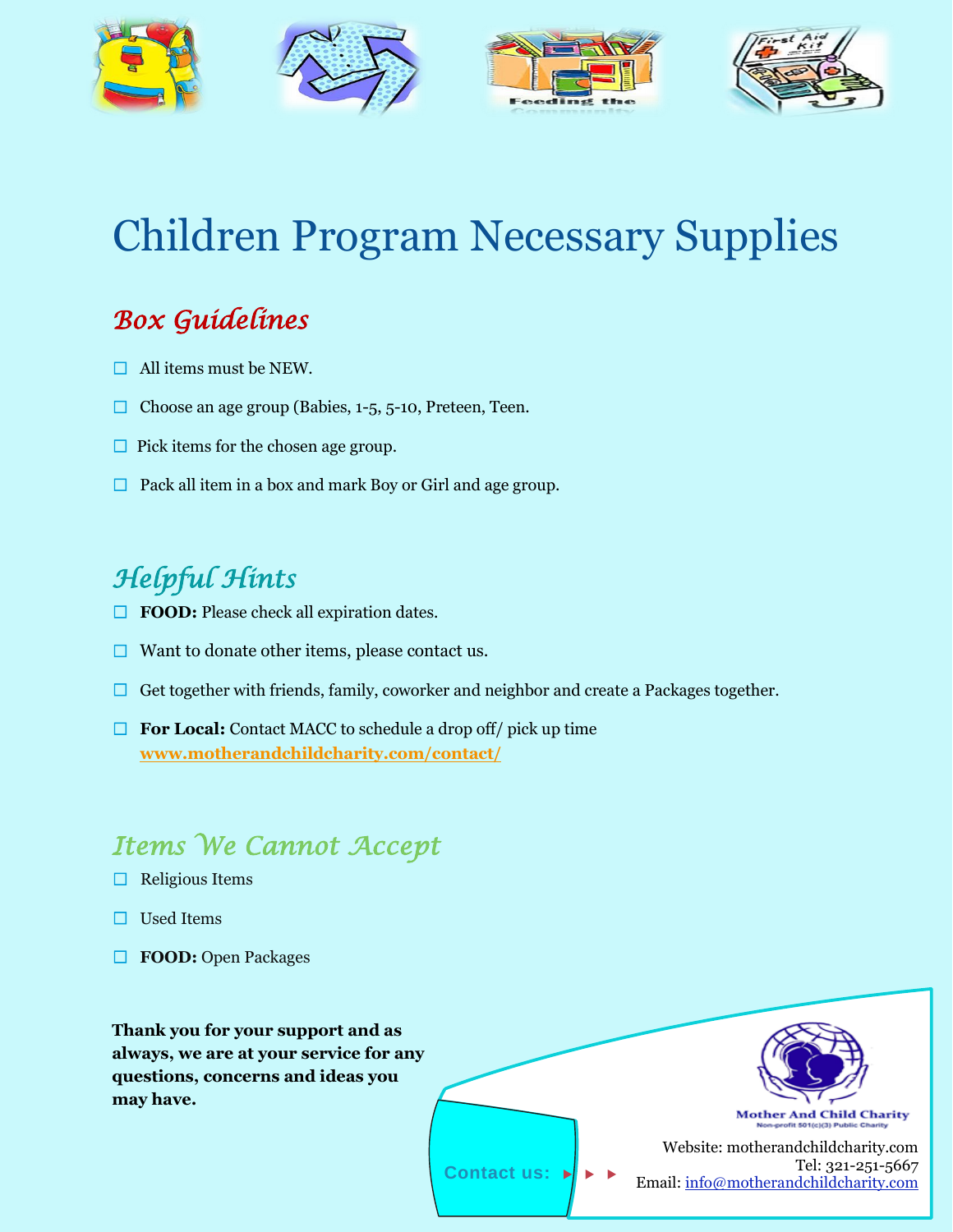## CHILDREN PROGRAM NECESSARY SUPPLY LIST

## *Items for Foster Homes:*

- ☐ Carry-Ons (Rolling luggage)
- ☐Personal hygiene kits
- $\Box$  Stuffed animals
- $\Box$  Toys (Lego, Puzzles etc.)
- ☐ Books
- $\Box$  Coloring books (Kids under 10)
- ☐ Crayons
- $\Box$  Journals (Kids over 10)
- $\Box$  Pencils / Pens
- $\Box$  Store packaged Healthy snacks
- ☐ String bag
- $\Box$  Water bottles
- $\Box$  Flashlight (with batteries)

## *Items for Back to School:*

- ☐ Backpacks
- ☐ Notebooks
- ☐ Folders
- ☐ Crayons
- ☐ Pencils
- ☐ Erasers
- ☐ Sharpeners
- ☐ Pens
- ☐ Rulers
- $\Box$  Pencil case Pouches
- ☐ Store Packaged Healthy snacks
- $\Box$  Water bottles
- $\Box$  Flashlight (with batteries)

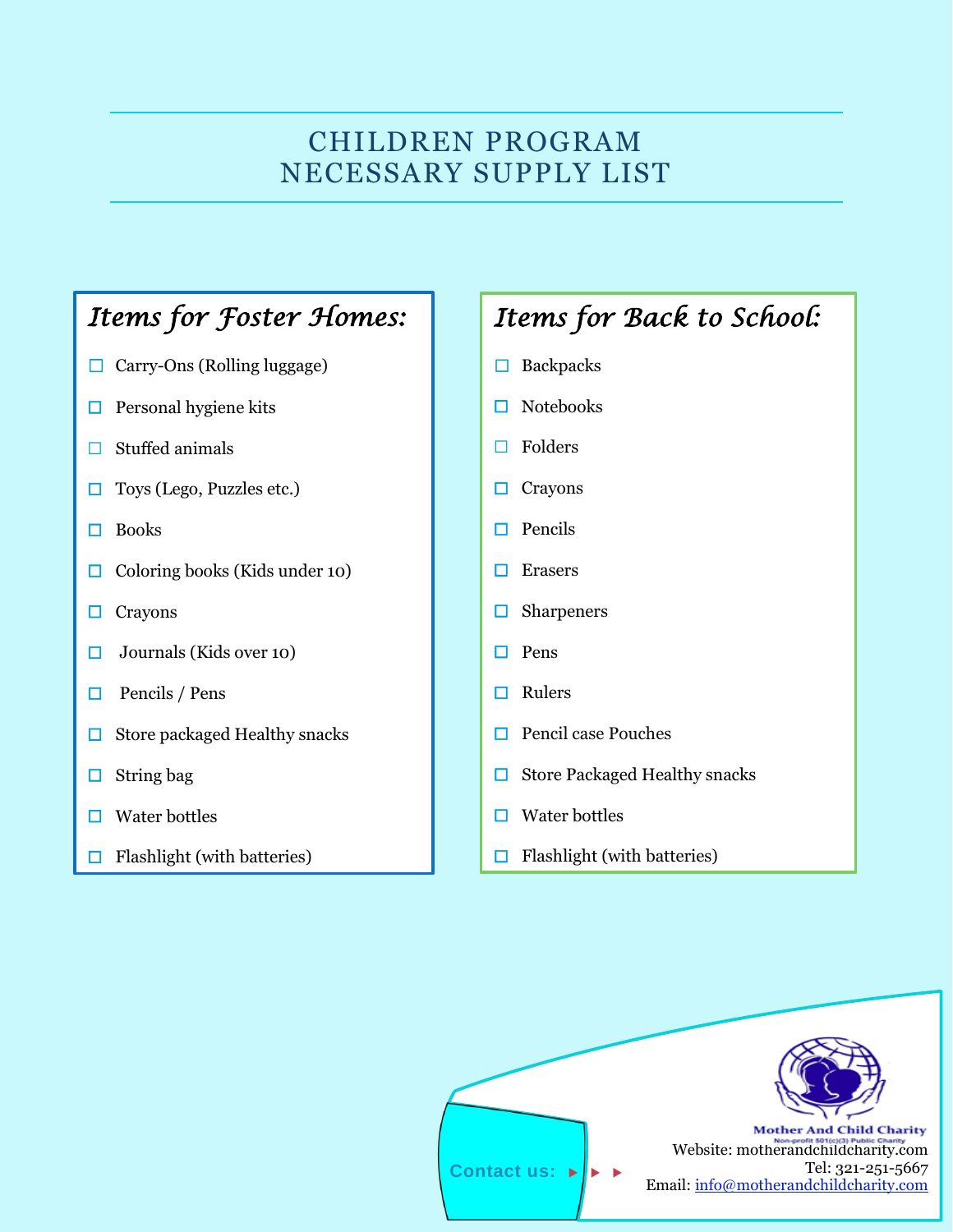# ITEMS FOR BABIES:

|        | Diaper bag                     | Newborn Essentials:                     |
|--------|--------------------------------|-----------------------------------------|
|        | Diapers in Progressive sizes   | Side-snap Tees                          |
| $\Box$ | <b>Wipes</b>                   | $\Box$ Bodysuits (long & short sleeved) |
| П      | Rash ointment                  | $\Box$ Caps                             |
| О      | Clothes (6-24 months)          | No scratch mittens                      |
| □      | Socks / Footies                | $\square$ Socks                         |
|        | Burp cloth                     | $\Box$ Receiving or Swaddling Blankets  |
| П      | <b>Bibs</b>                    | $\Box$ Wearable Blankets                |
| □      | Receiving blanket              | Gowns                                   |
| $\Box$ | <b>Blanket</b>                 | $\Box$ Footies                          |
| ш      | Pacifiers                      | $\Box$ Outfit separates                 |
|        | Baby formula                   | $\Box$ Light sweaters                   |
| Ш      | <b>Formula Dispensers</b>      |                                         |
| □      | <b>Bottle Brush</b>            | Seasonal clothing                       |
|        | <b>Teethers</b>                | Gift for New parents: Parenting Books   |
|        | Baby cereal / baby food/snacks |                                         |

**Contact us:**

- ☐ Baby Shampoo/ Wash
- ☐ Rise Cup

 $\Box$ 

 $\Box$ 

 $\Box$ 

 $\Box$ 

 $\Box$ 

 $\Box$ 

 $\Box$ 

 $\Box$ 

 $\Box$ 

 $\Box$ 

 $\Box$ 

 $\Box$ 

- $\Box$  Baby wash cloths
- $\Box$  Hooded towels
- $\Box$  Thermometer/nail clipper
- $\Box$  Baby toys / Rattles
- ☐ Gift for New parents: Parenting Books



**Mother And Child Charity** Website: motherandchildcharity.com Tel: 321-251-5667 Email[: info@motherandchildcharity.com](mailto:info@motherandchildcharity.com)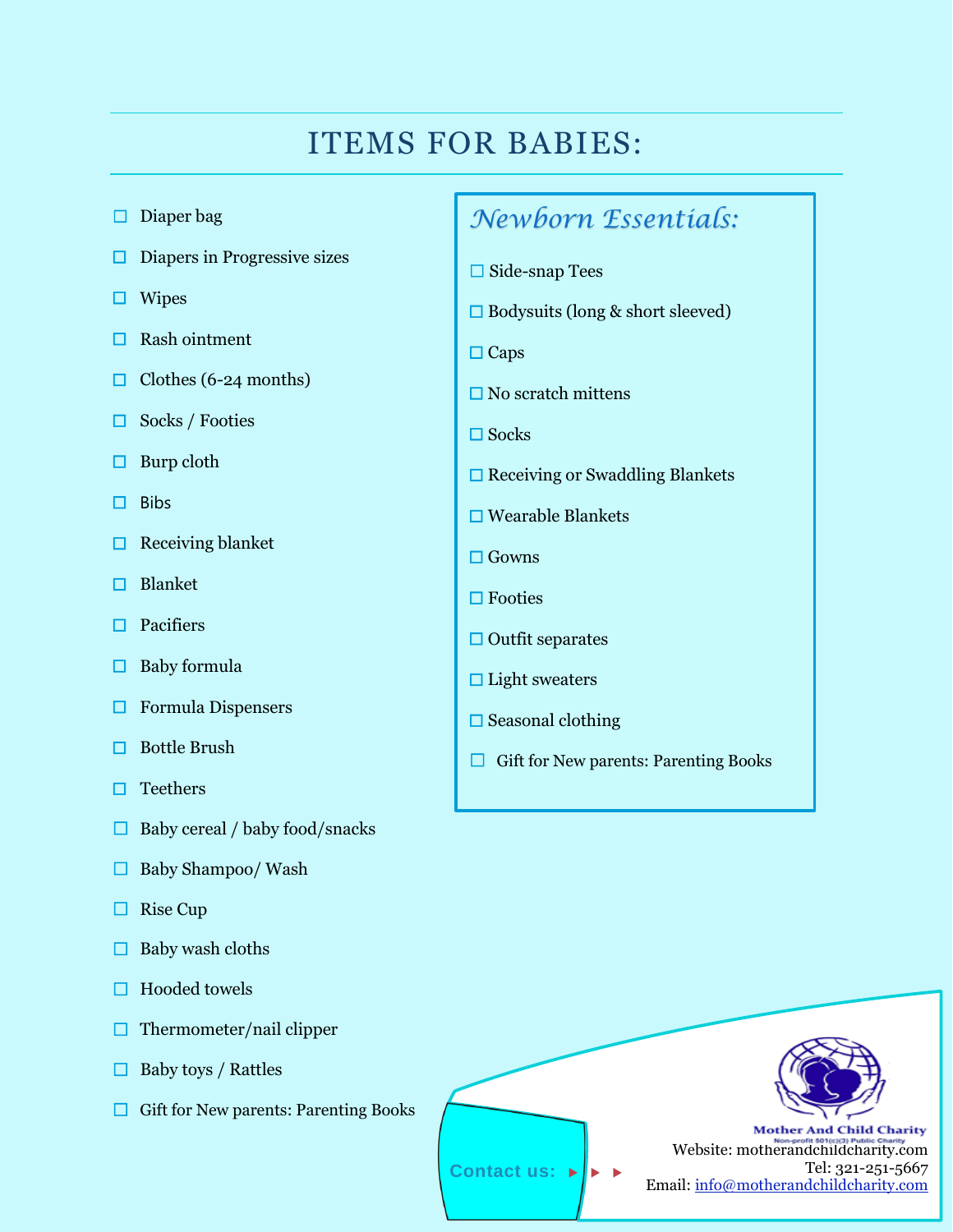# Adult Program Necessary Supplies

## *Box Guidelines*

 $\Box$  Pack all item in a box and mark MEN or WOMEN.

# *Helpful Hints*

- ☐ **FOOD:** Please check all expiration dates.
- $\Box$  Get together with friends, family, co-worker and neighbour and create a Packages together.
- ☐ **For Local:** Contact MACC to schedule a drop off/ pick up time **[www.motherandchildcharity.com/contact/](http://www.motherandchildcharity.com/contact/)**

#### *Items We Cannot Accept*

- $\Box$  Religious Items
- ☐ **FOOD:** Open Packages

**Thank you for your support and as always, we are at your service for any questions, concerns and ideas you may have.**